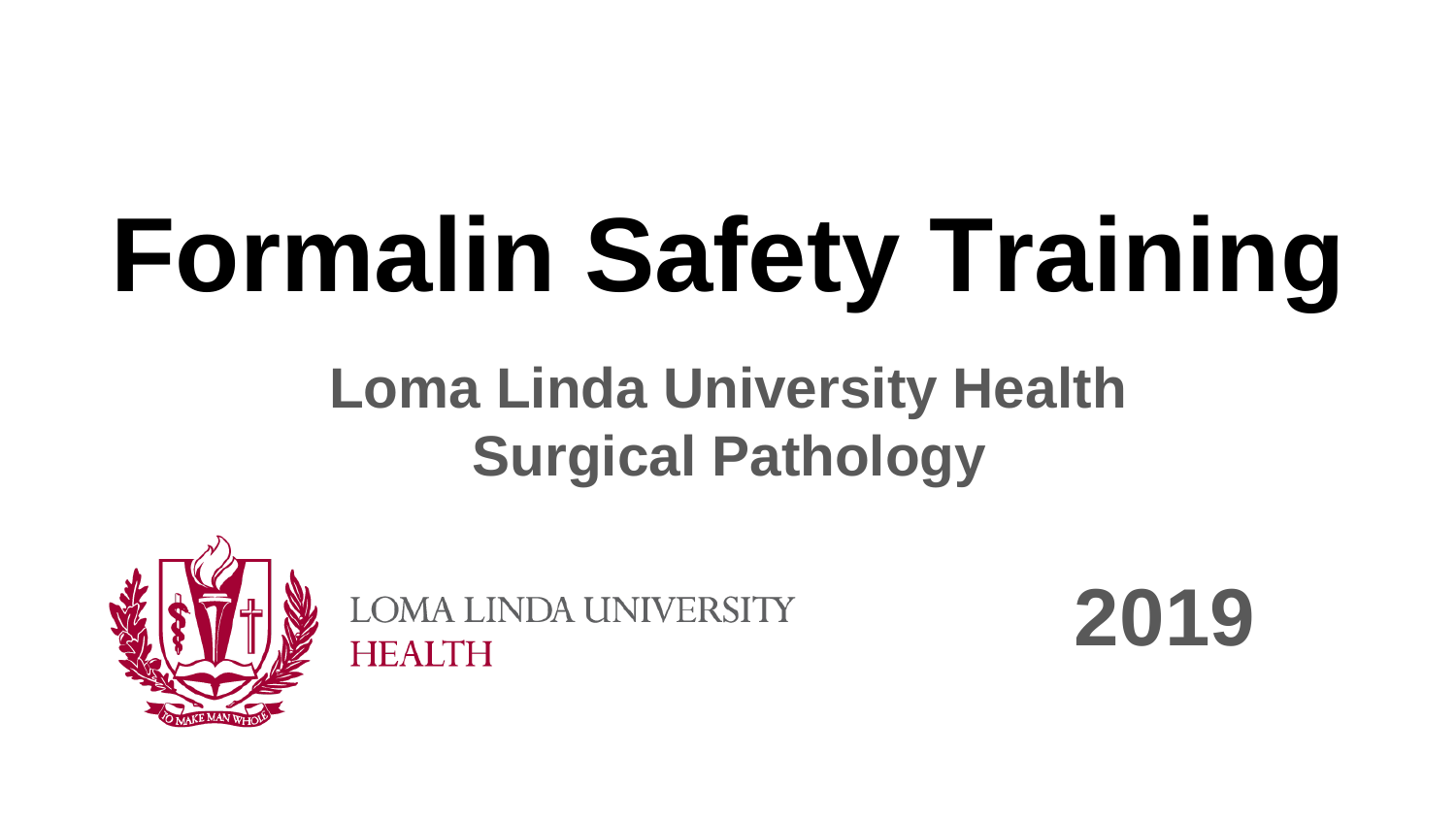#### **Formaldehyde: Background Information**

- Simple aldehyde that exists naturally throughout the galaxy
- Used widely in industrial applications in synthesis of adhesives, resins, and components used in automobile manufacturing
- In healthcare, formaldehyde solutions serves as a tissue fixative, embalming agent, and a disinfectant
- Formaldehyde exists at room temperature as a gas (boiling point: -19 degrees celcius)
- In pathology, **formalin** is used, resulting from dissolving formaldehyde gas into water
	- 100% formalin is 37% formaldehyde by mass
	- **10% formalin (used in pathology) is 3.7% formaldehyde by mass**

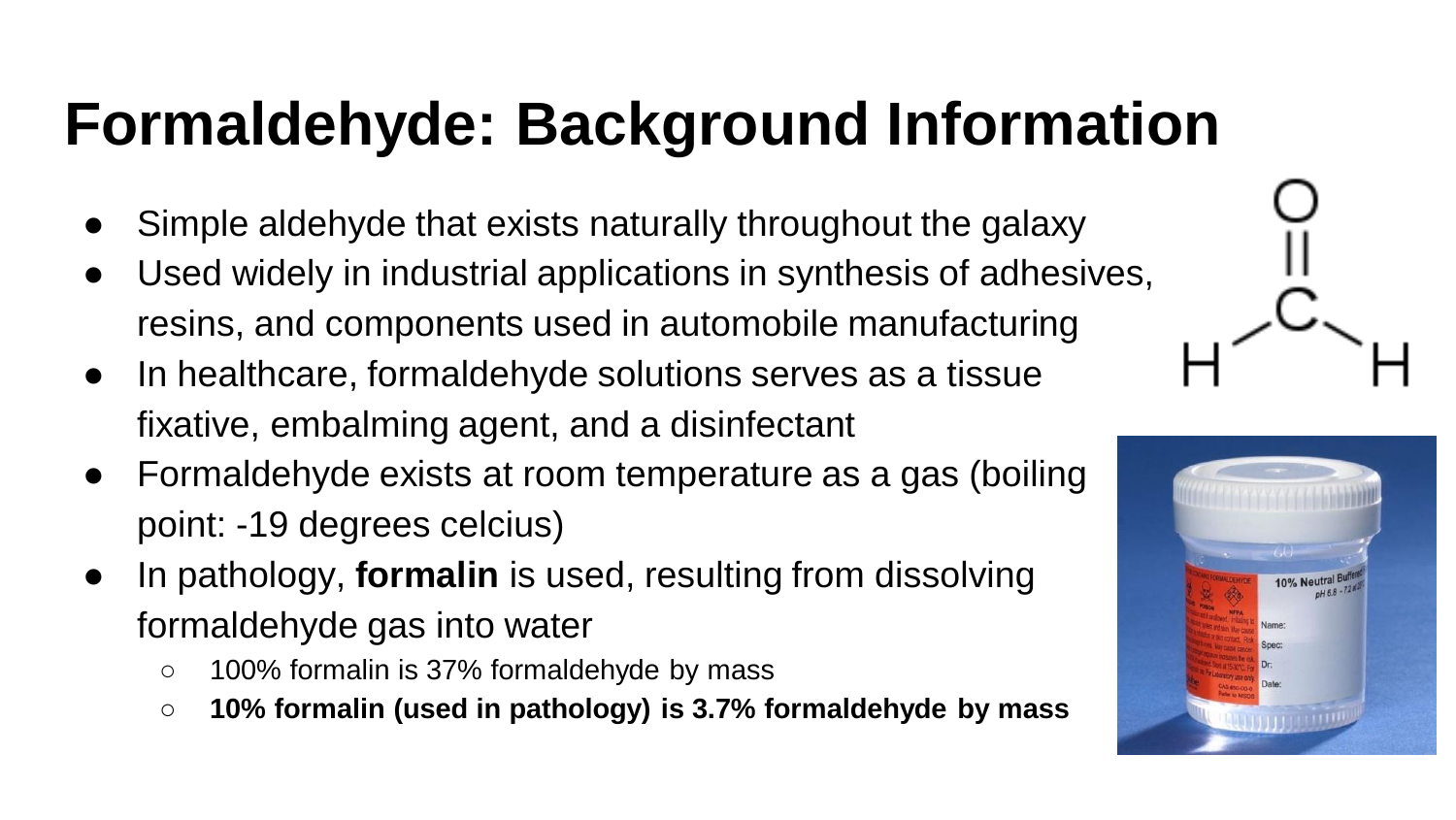# **Formalin in the Pathology Laboratory**

- $\bullet$  Formalin is useful as a tissue fixative
	- Cross-links amino acids, preventing enzymatic degredation and "locking down" the proteinaceous structure of tissues
	- Formalin is used to produce "killed vaccines" and in the production of cosmetics
- Formalin exposure to laboratory employees is minimized by both appropriate PPE use and environmental controls (primarily via mechanical ventilation)
	- Skin contact
	- Eye contact
	- Inhalation

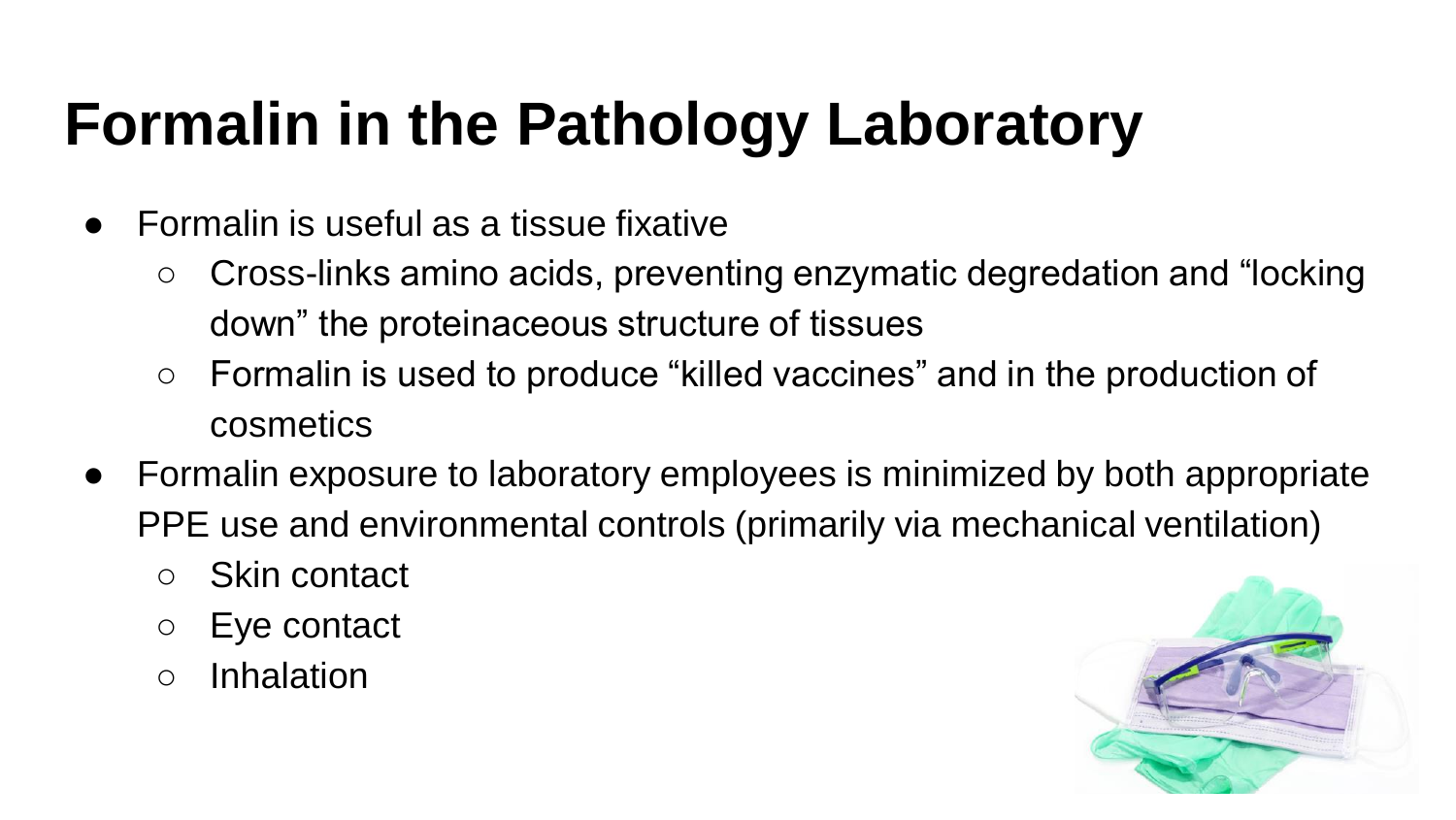#### **Formalin Exposure: Skin**

- Proper use of latex/nitrile gloves, gowns, and face shields will minimize the risk of skin exposure
- Exposure of skin to formalin results in localized skin irritation.
- Some sensitized individuals may have a true skin allergy to formalin
- Post-exposure actions:
	- Remove contaminated clothing/PPE from the affected area
	- **Wash exposed area with plenty of soap and water**
	- If rash or other signs of skin irritation occur following exposure, seek medical attention

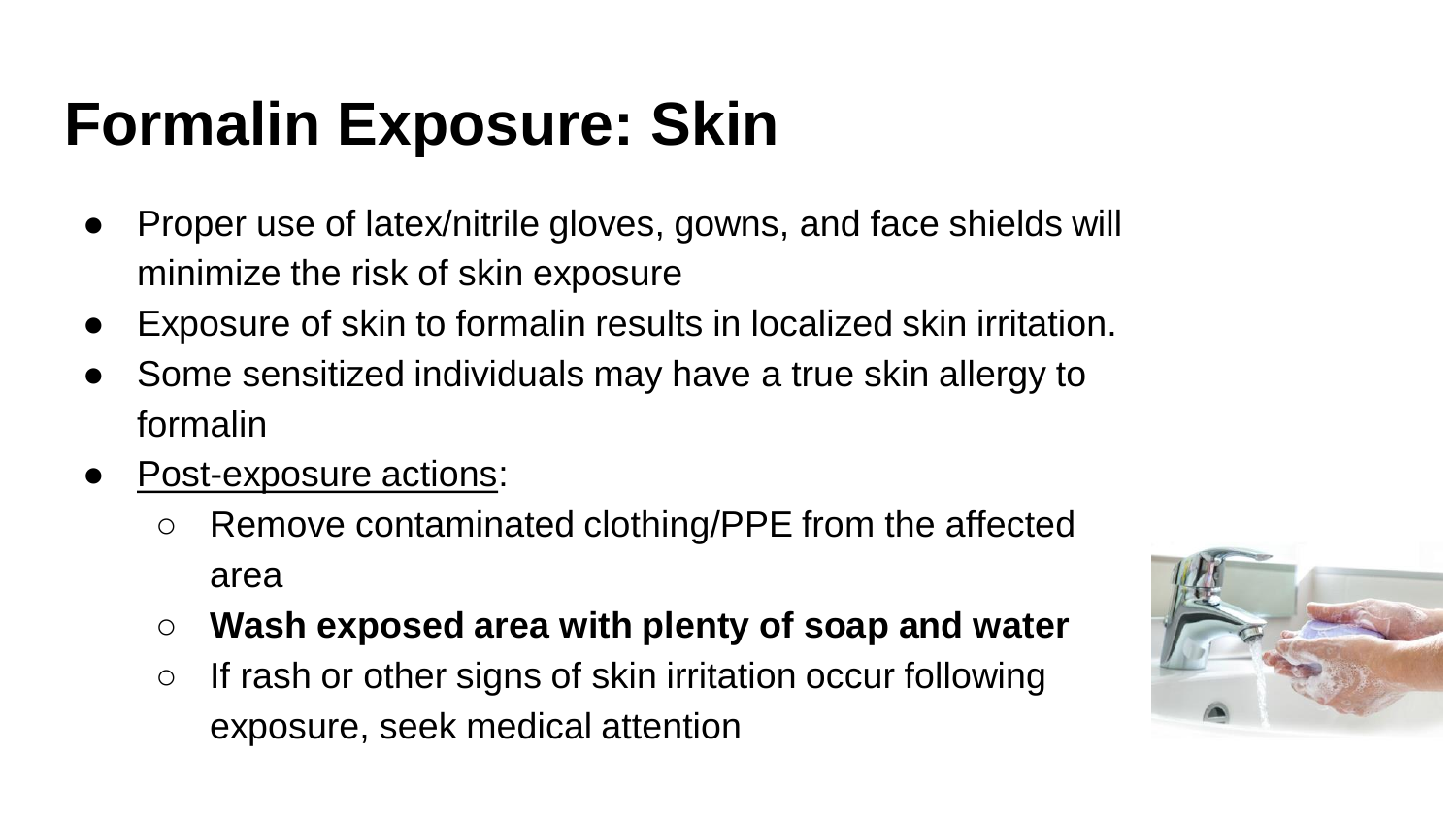# **Formalin Exposure: Eyes**

- Always wear eye protection (goggles, face shield) when handling formalin in the gross room
- Low level exposure of formaldehyde vapors produces eye irritation and lacrimation.
- Formalin exposure to eyes can result in serious injury, with corneal opacification and visual loss ("fixes the cornea")
- Post-exposure actions:
	- **Copious irrigation at the eyewash station is key** (at least 15 minutes duration, OSHA standards)
	- Examine eyes for signs of corneal injury
	- $\circ$  If there are signs or symptoms of corneal injury, seek medical attention

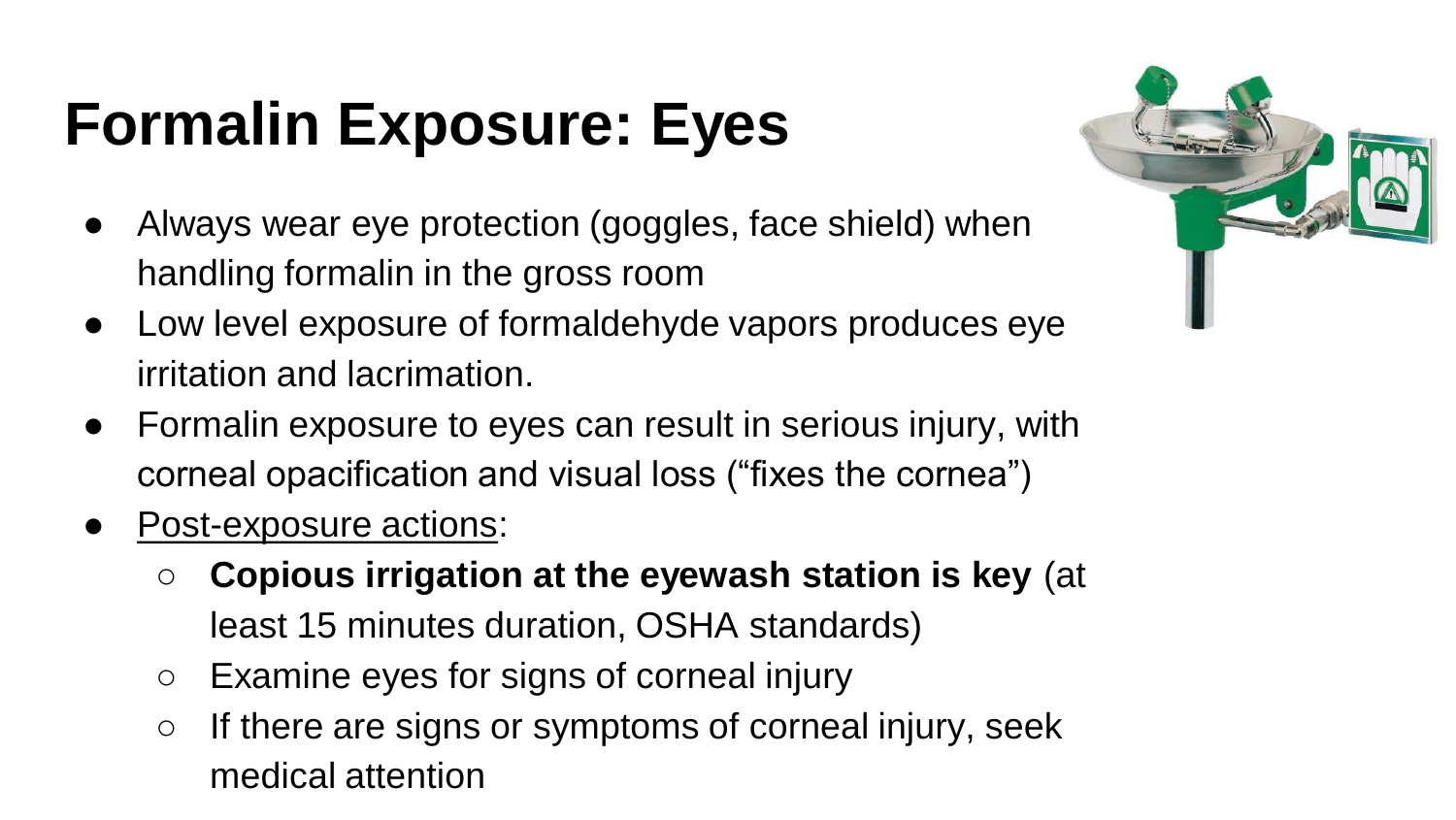#### **Formalin Exposure: Inhalation**

- Formaldehyde vapors are clear and colourless, but with a unique, pungent odor that is irritating to bronchial mucosa
- The rate of formaldehyde gas formation from formalin solution is affected by several variables:
	- **Surface area**: The reason why fumes are much worse when spread over a large area (such as a cutting board, spill on the floor) rather than when formalin is in a container
	- **Temperature**: Warm formalin produces significantly more formaldehyde vapors than cold
	- **Ambient humidity**: Higher humidity environments result in less formaldehyde vapors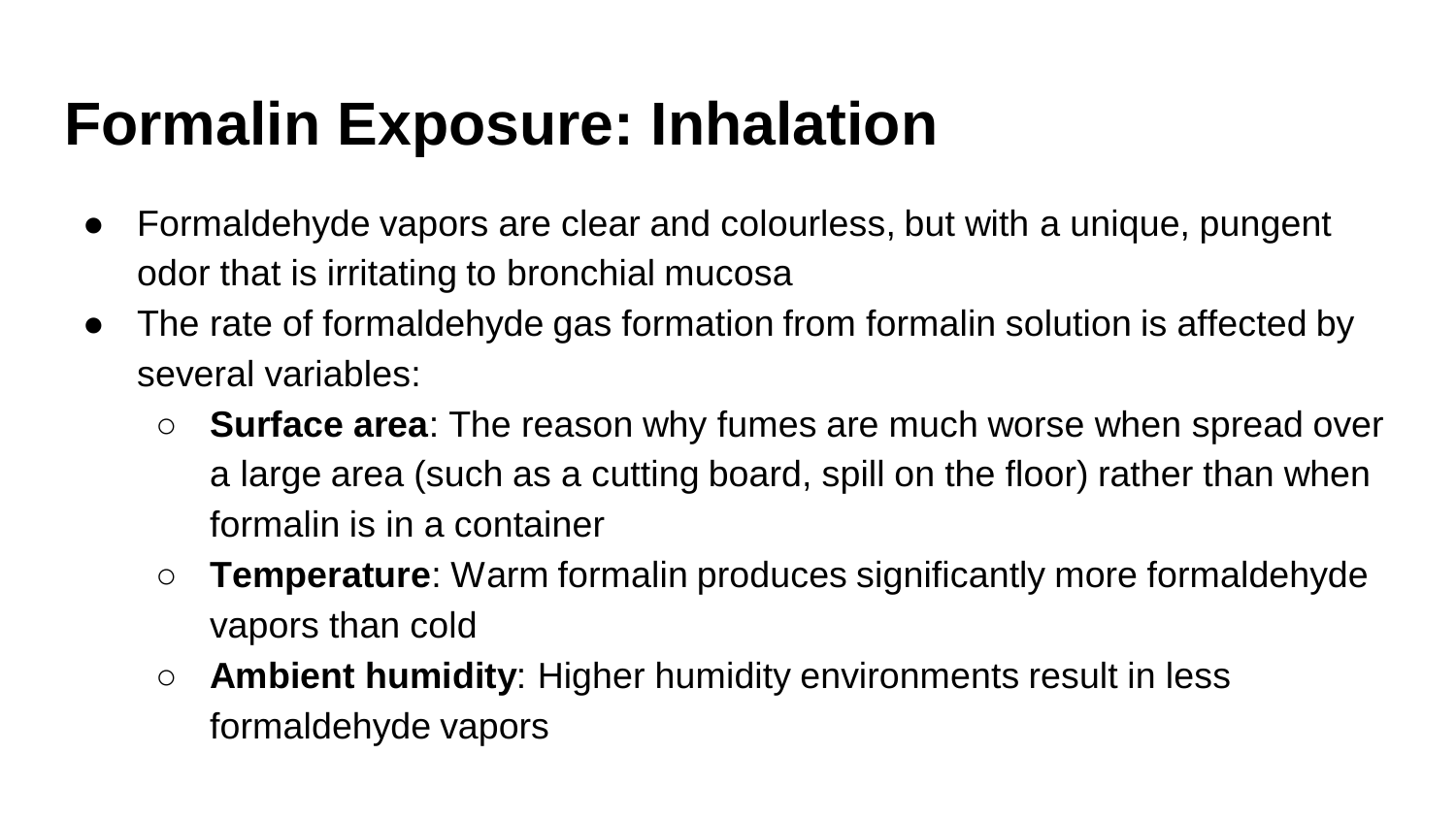#### **Formalin and Inhalation**

- Minimizing exposure for formaldehyde vapors is accomplished with both environmental controls and common sense actions in the pathology laboratory
- **Environmental controls**:
	- Each grossing station is equipped with a negative pressure ventilation system that draws air from the room towards the back of the station (and away from the gross room staff)
	- Vent is tested at the time of installation to ensure proper function
	- **DO NOT BLOCK VENT** (i.e. no paper towels, sticky notes, etc)
	- Keep formalin containers and fixed specimens as close to the vent as possible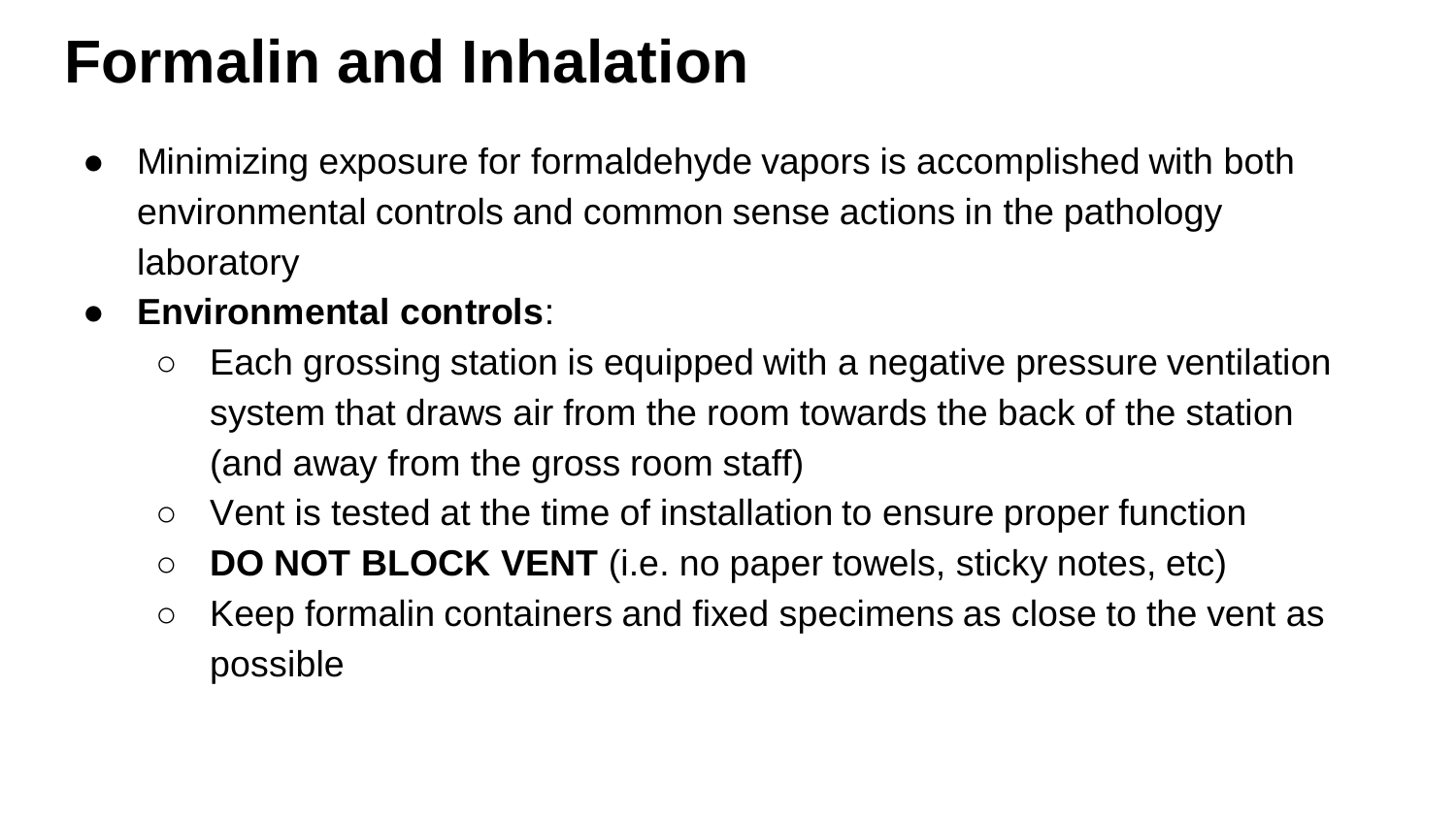

**Above**: Vents built into wall at grossing stations in LLUMC-Main Campus gross room

**Right**: Example of grossing station at Murrieta and Surgical Hospital campuses

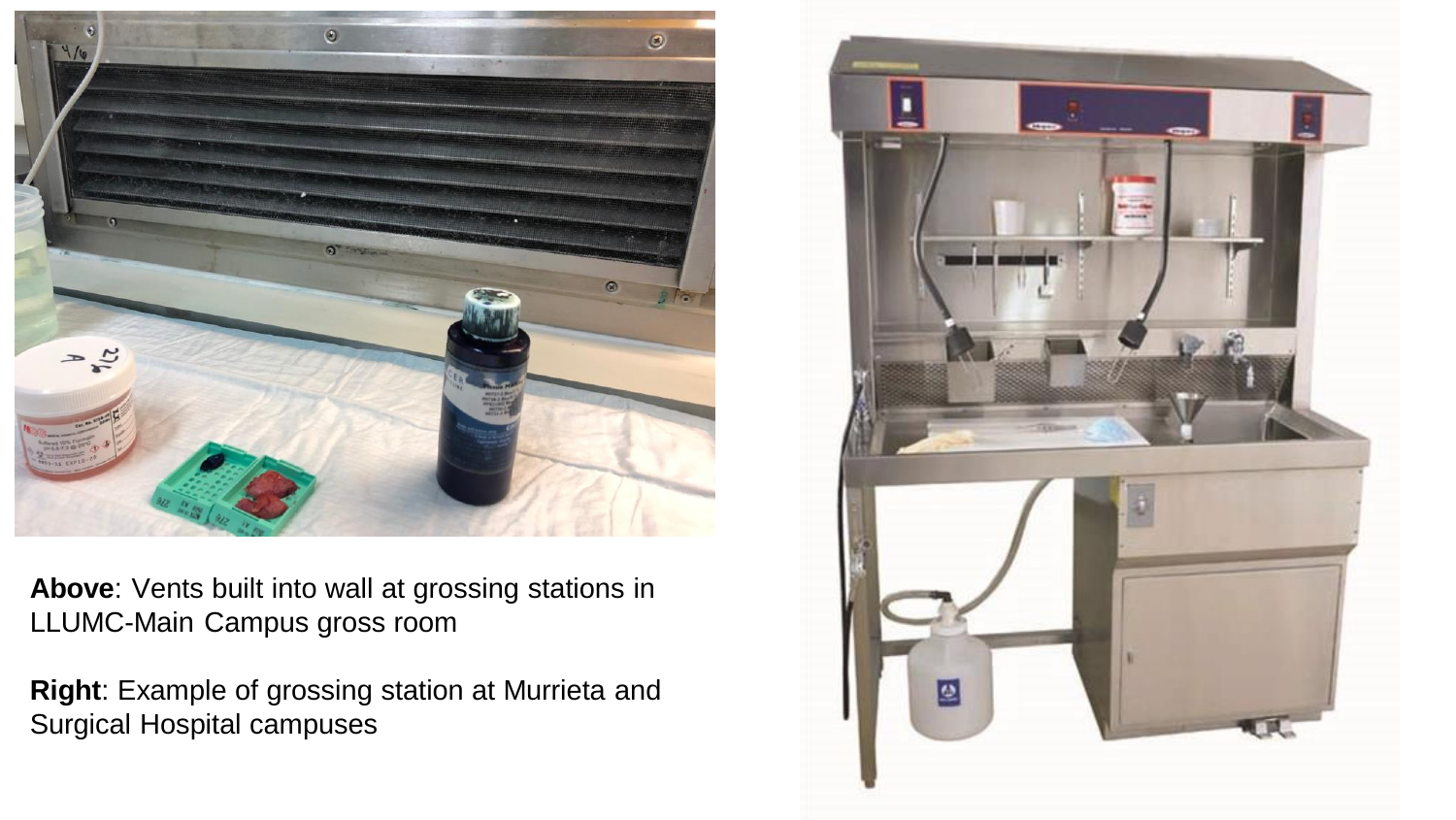# **Common sense measures to reduce formaldehyde vapor exposure**

- Keep specimen close to vent in back of grossing station
- Keep lid closed on specimen container when not removing or returning specimen
- Keep lid on container with processor trays/cassettes when not adding or removing casettes
- When possible, rinse specimen in tap water to remove excess formalin solution (only for larger, intact specimens; not possible in small, granular specimens that would wash down the sink)
- Do not lean over or place face close to specimen (keep your distance)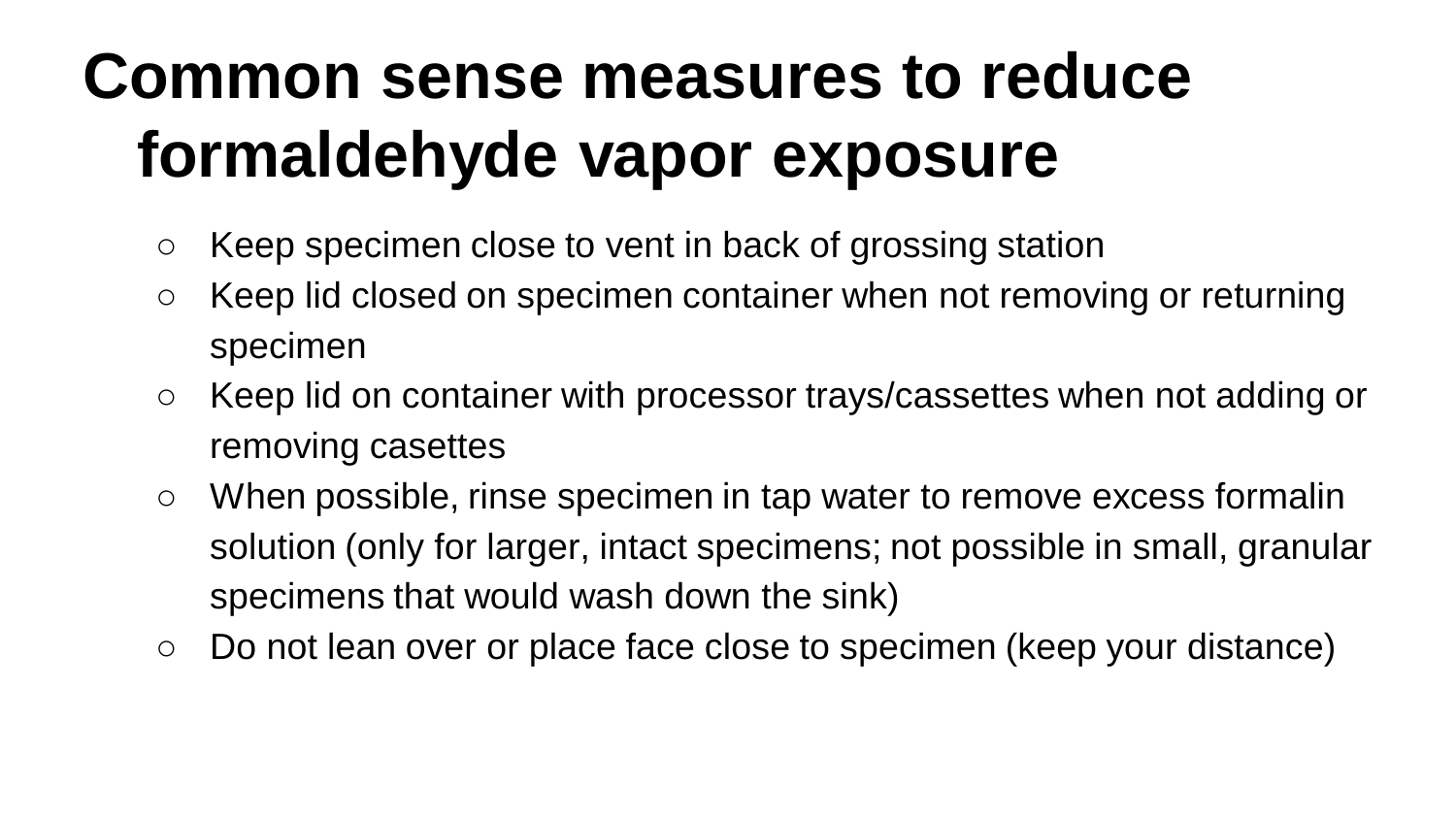#### **Formalin and Inhalation**

- Pre-filled formalin containers are provided by the department of pathology to clinics, operating rooms, etc. These departments otherwise **do not have formalin**
- Therefore, any specimen received in a container with a clear fluid that does not have a label indicating what the fluid **should not be formalin**
- Do not smell the fluid to determine its identity! If identification of the fluid is critical, a simple test can be done in histology to assess for the presence of aldehydes using the **Schiff reagent**



**Schiff reagent** 

reacts with aldehydes in formalin to form a bright pink reaction product - liquid is formalin!



Minimal to no reaction when Schiff reagent is added - **liquid is not formalin** (could be tap water, saline, etc)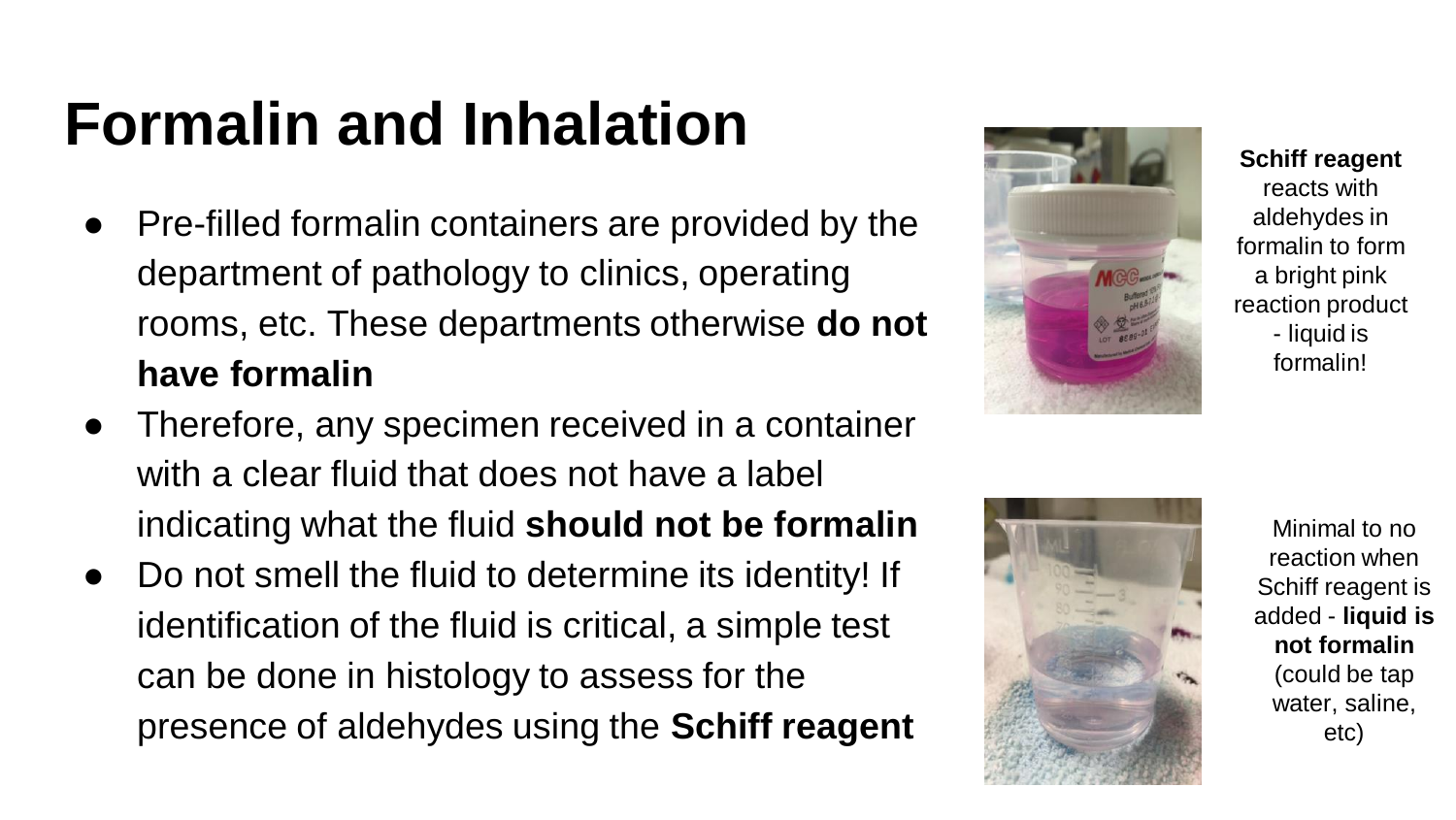### **Formalin Exposure Monitoring**

- Pathology personnel are periodically monitored to determine exposure levels; acceptable levels are as listed below:
	- 8 hour time-weighted exposure limit: **0.75 ppm**
	- 8 hour time-weighted exposure action level: **0.5 ppm**
	- 15 minute short-term average exposure limit (STEL): **2 ppm**
- Detection of an result above the action level prompts additional monitoring and verification of ventilation and procedures
- Results of previous testing are posted in each area (histology, gross room)

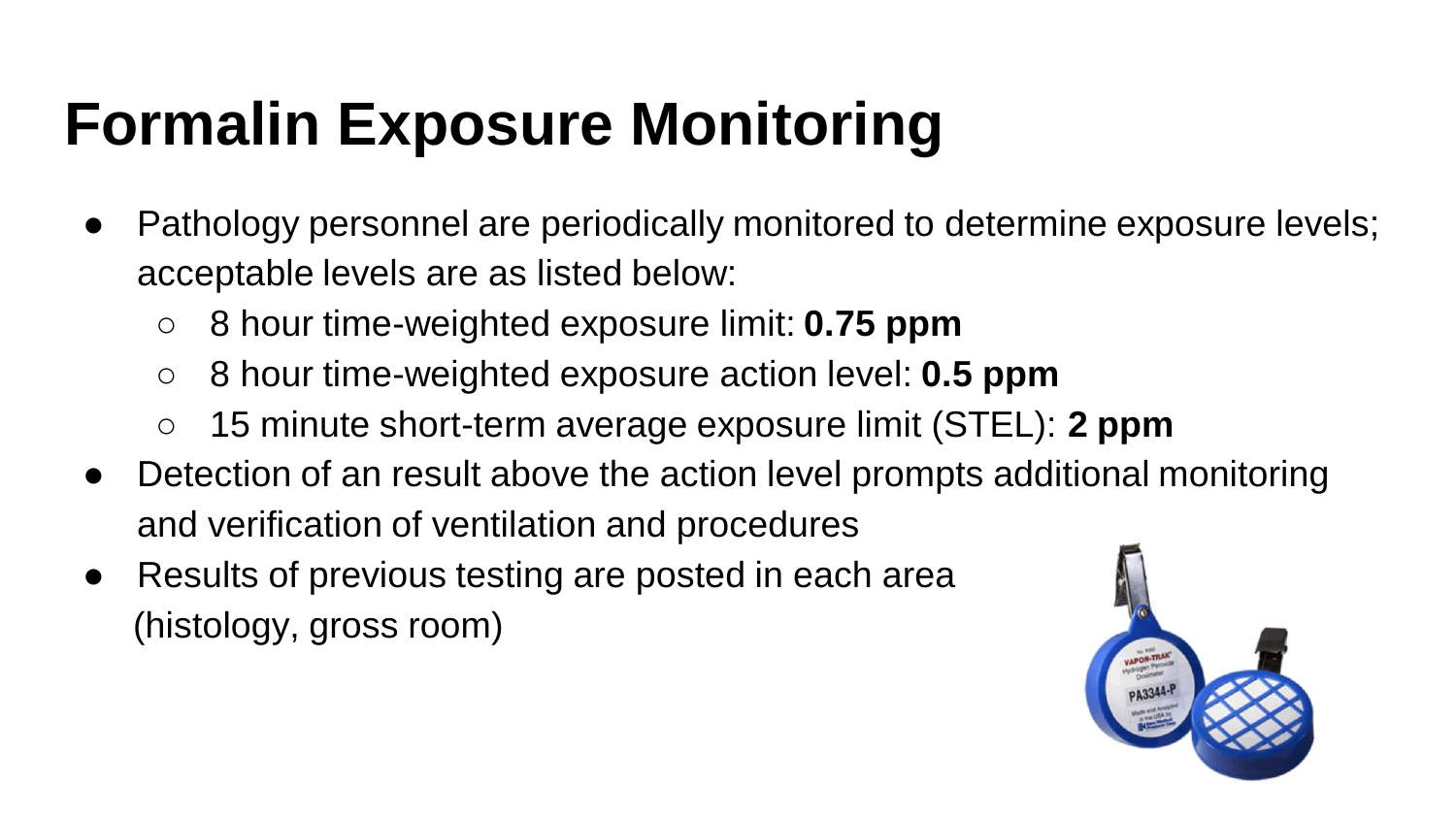#### **Formalin Spills in the Gross Room**

- No guidance by governing agencies as to what volume constitutes a spill
	- $\circ$  Formalin on the cutting board does not constitute a spill this is part of routine grossing, and formaldehyde fumes are handled by the ventilation system
	- LLU Spill Classifications (on floor, areas away from cutting board)
		- $\leq$  10mL = **Minimal spill** readily cleaned up with paper towels
		- 10 mL to 1L = **Small Spill** use the following procedures for spill clean-up; can be handled by pathology gross room personnel
		- > 1L = **Large Spill** call Safety Officer and/or HazMat for assistance in cleanup
		- Both **small spills** and **large spills** must be reported to the department manager (Daniel Sorace)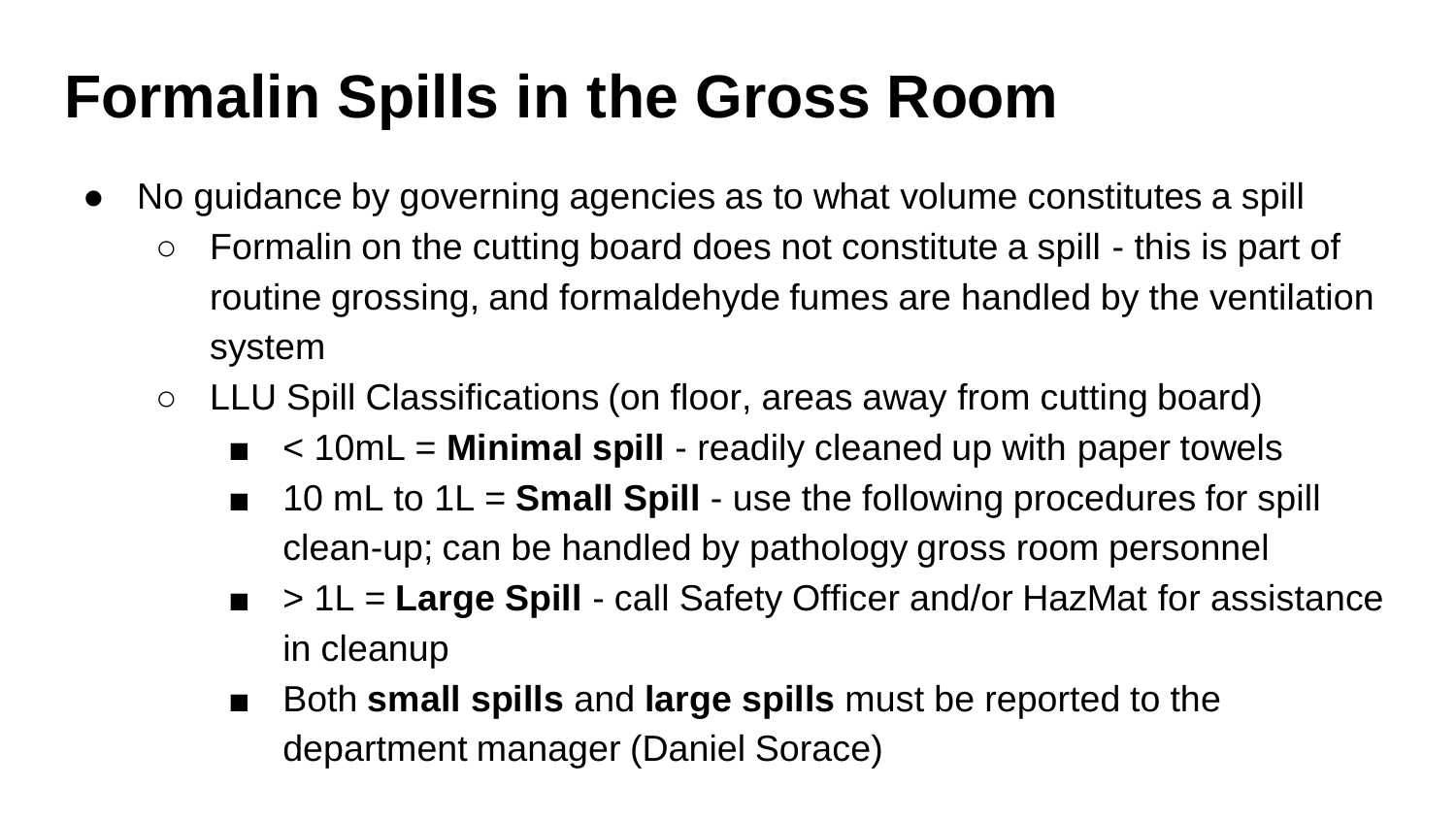#### **Formalin Spill Procedure: Small Spills (10 mL - 1L)**

- Remove personnel from affected area
- Locate the formalin spill kit (there are two kits in surgical pathology)
	- $\circ$  Gross room: Under the counter in the back left hand corner
	- Histology: Above the flammable cabinet
- Use proper PPE for biologic and chemical exposure precautions
	- Gown
	- Gloves (thick rubber gloves from spill kit)
	- Mask from spill kit
	- Shoe covers
	- Eye protection

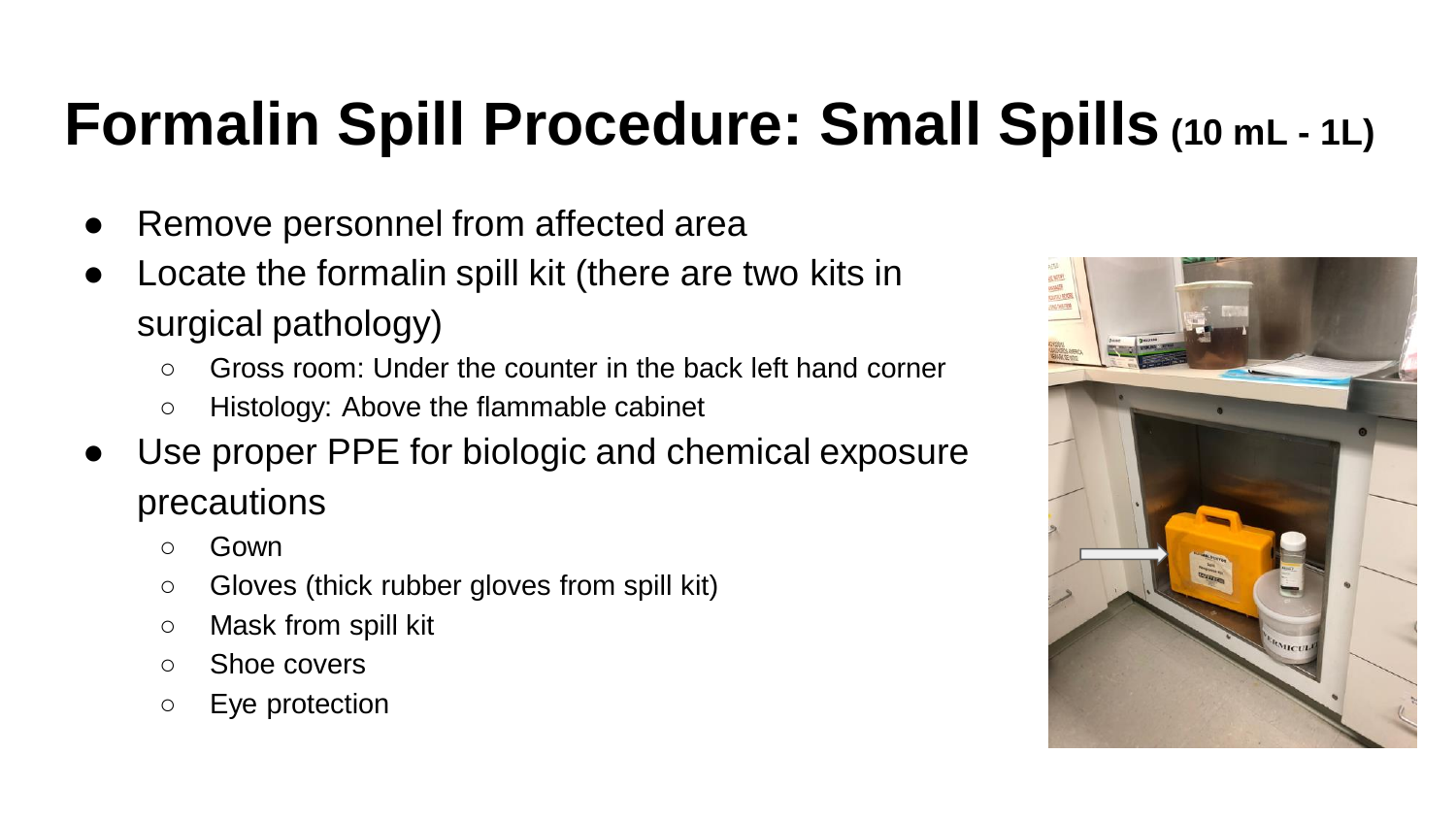#### **Formalin Spill Procedure: Small Spills**

- Use towels and vermiculite to contain the spill
	- Vermiculite is a silicate mineral used as an absorbent for liquids. Also used in gardening, insulation, heat shielding.
	- Place around the periphery of the spill to prevent spreading of liquids
- Apply absorbent ("**Absorb-F**") to the spill
	- Cover liquid with Absorb-F powder and allow to form a gel (2-3 minutes)
	- 30 grams of **Absorb-F** will approximately 1L of 10% formalin
	- After gel is set, scrape up with scoop and place in airtight red biohazard waste bag



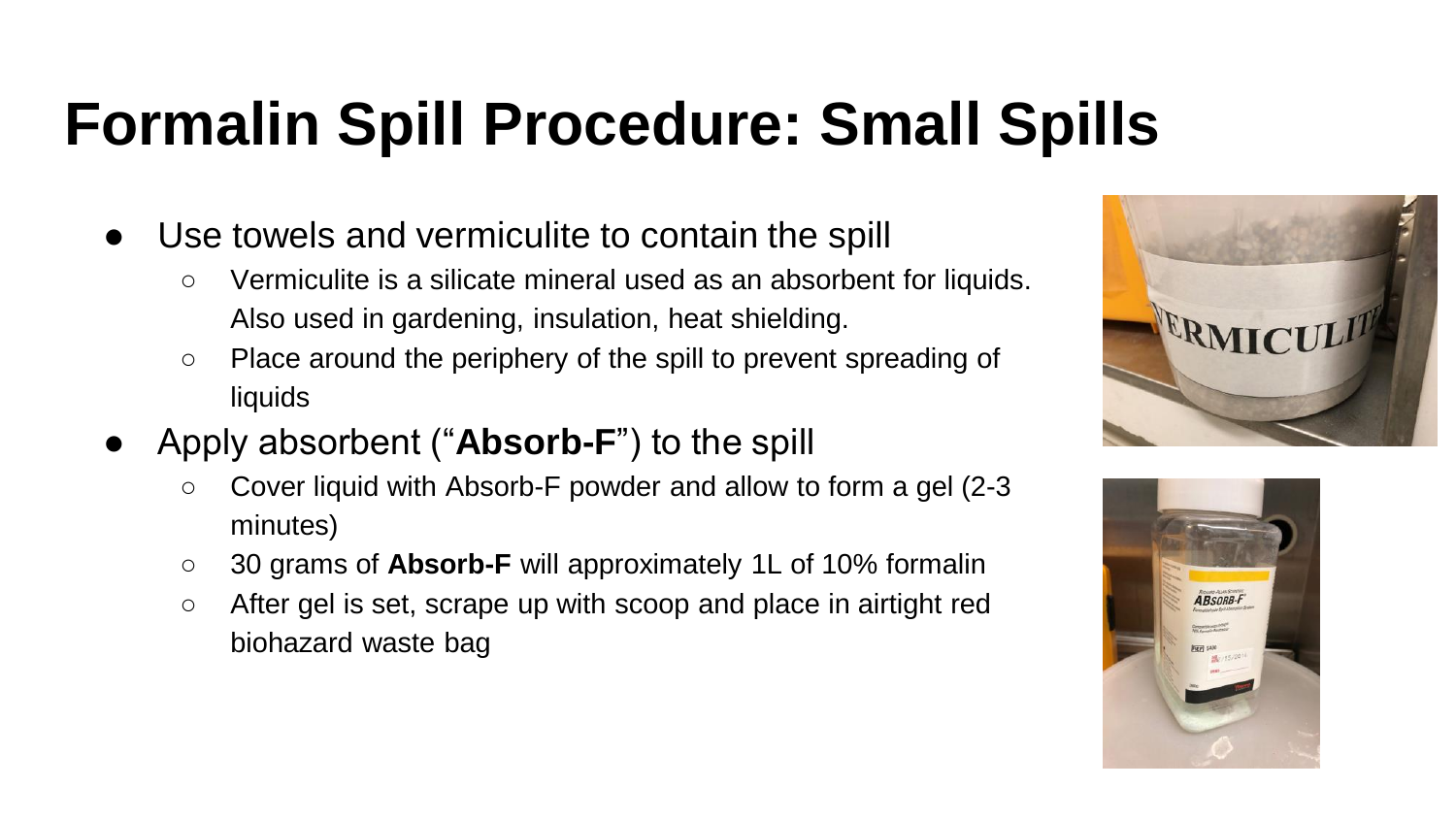# **Formalin Spill Procedure: Small Spills**

- After containing the spill and minimizing exposure, contact the following personnel:
	- **Area Supervisor**: Daniel Sorace X45388 or clinical lab supervisor (pager 8300)
	- **Safety Officer**: X44320 (Security Department, ask to page **Safety Officer on duty**)
		- Do not contact safety officer for small spills
- Disposal of the waste material following clean-up
	- Place all materials used in clean-up in sealed plastic trash bag; EVS will dispose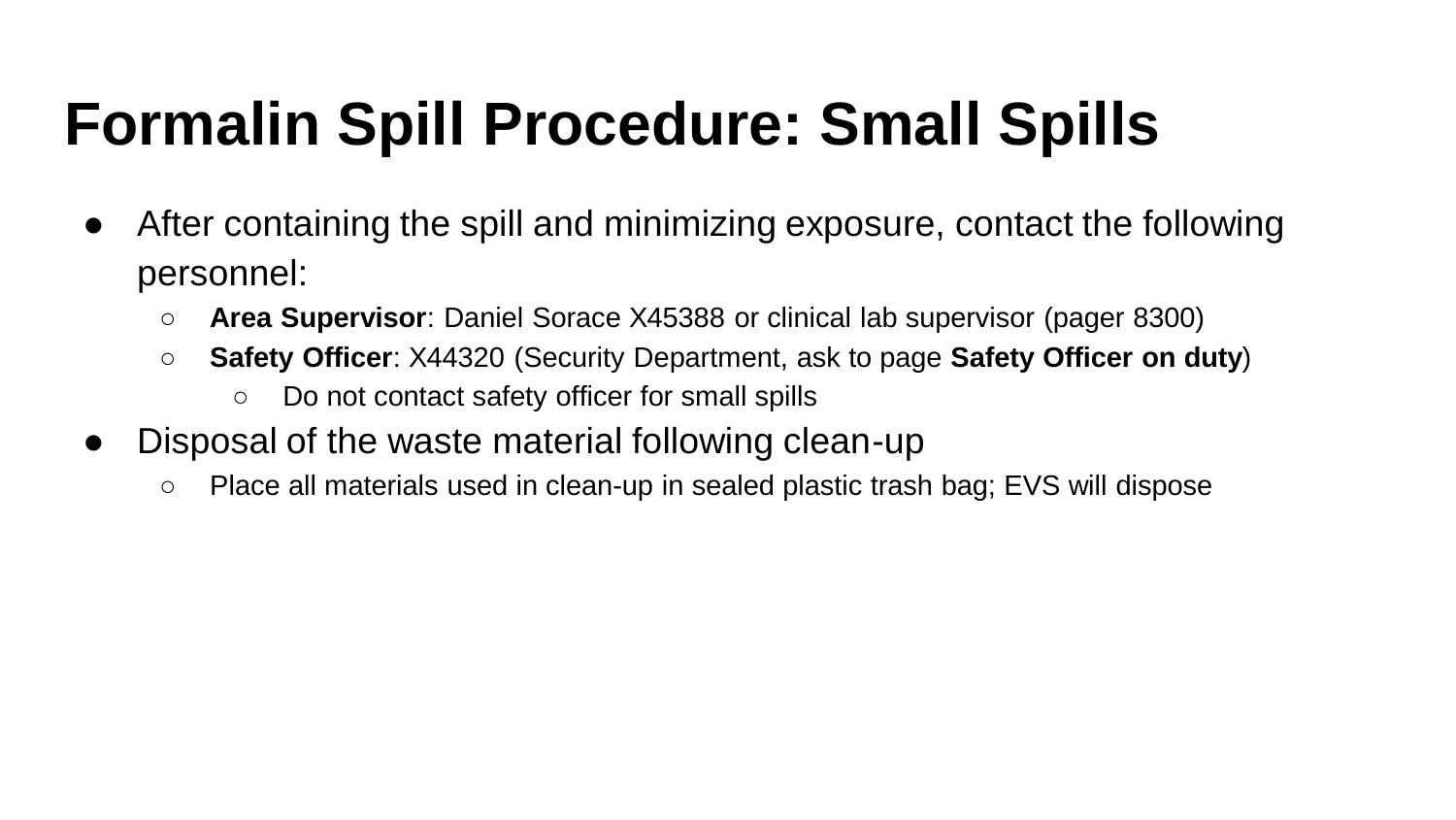### **Formalin Safety Data Sheet (SDS)/Resources**

- Safety Data Sheets (SDS) are a comprehensive resource for properties and hazards of chemicals contained within the pathology laboratory
- At LLU, SDS sheets are available on **MAXCON**, accessible on the LLU-One site at the following path: Home  $\rightarrow$  Entities  $\rightarrow$  LLUSS  $\rightarrow$  Environmental Health and Safety  $\rightarrow$  Reports and Resources  $\rightarrow$  Safety Data Sheets (SDS) Information  $\rightarrow$  Common MSDS.
	- Can also search LLU One Portal for term "MSDS"
	- 1-800-255-3924 Chemtel Hotline: Use if computers are down and need SDS information (number posted on laboratory bulletin board)
- **[OSHA Regulations/Guidelines for Formaldehyde](https://www.osha.gov/pls/oshaweb/owadisp.show_document?p_id=10075&p_table=STANDARDS)**
- **[Thermo Scientific Absorb-F System Instructions](https://assets.thermofisher.com/TFS-Assets/APD/manuals/IS5400-Absorb-F-Formaldehyde-Spill.pdf)**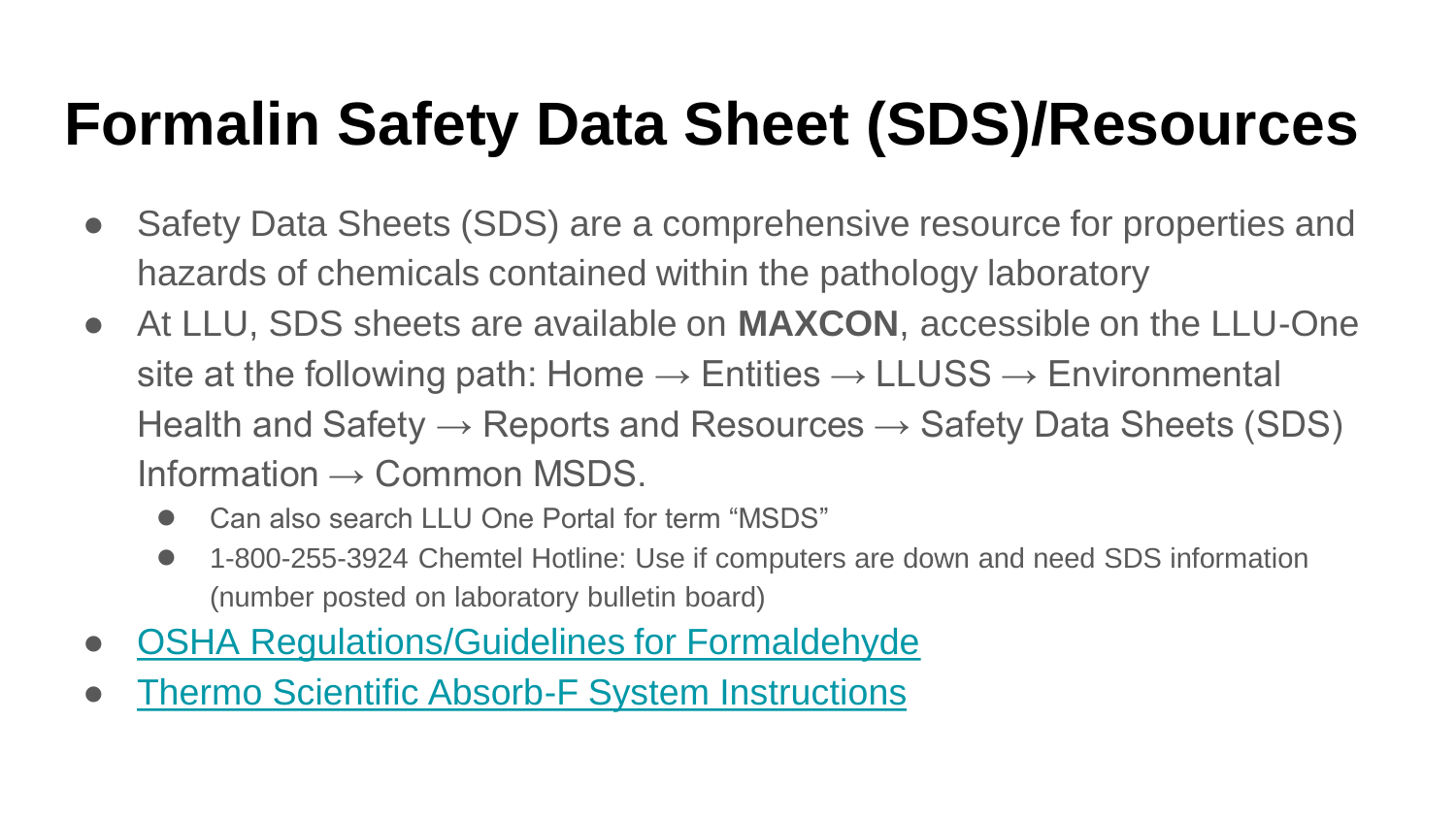- This is the conclusion of the LLUMC Formalin Training module
- If you have any further questions, please contact:
	- **Daniel Sorace, HT (ASCP) HTL**  (LLUMC Histopathology Laboratory Manager)
	- **Michael Mitchell**  LLUMC Histopathology Safety Coordinator
	- **Jeremy Deisch**, MD (LLUMC Anatomic Pathology Director of Operations)
	- All three can be reached at **909-558-4398** (main office phone number)